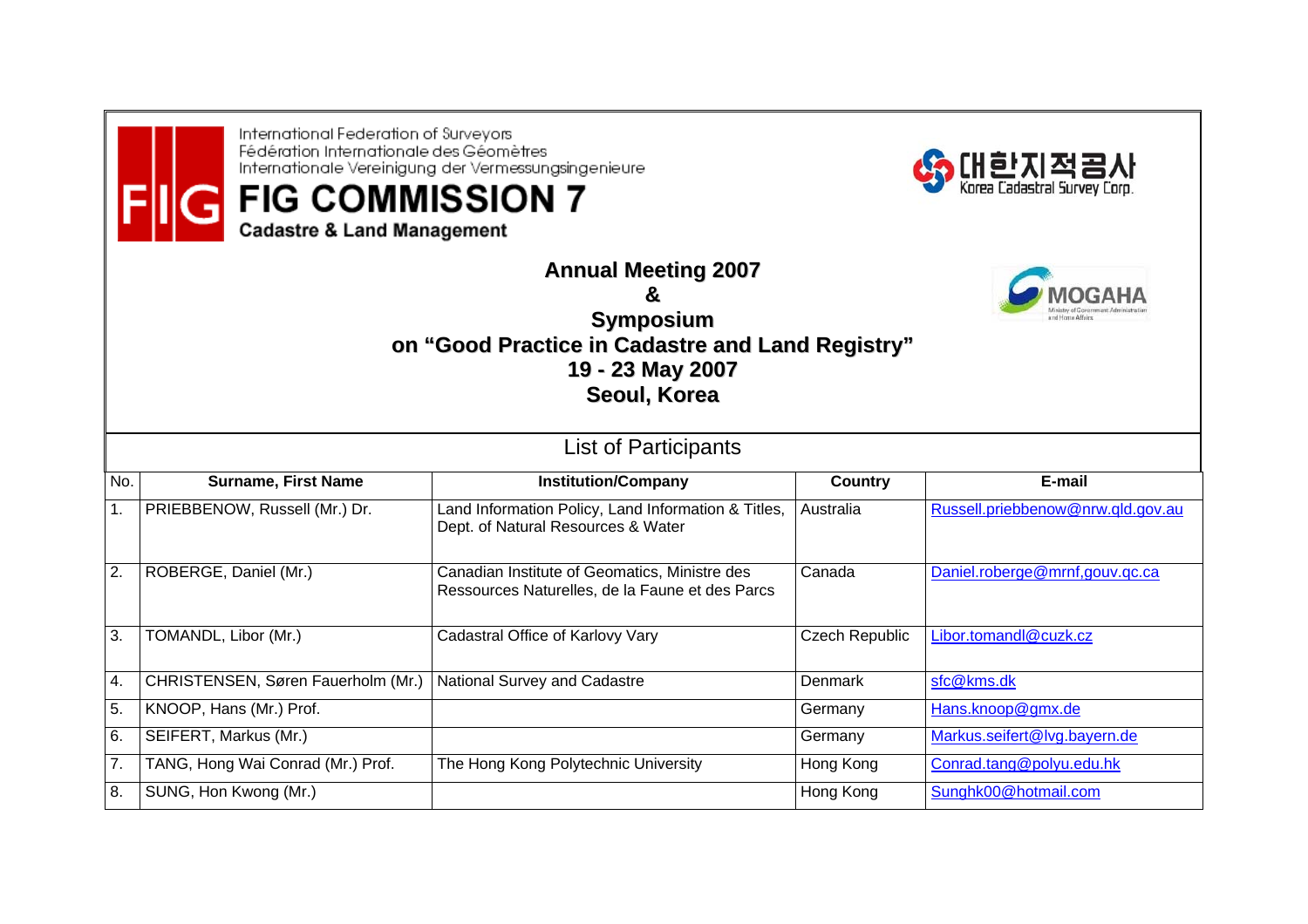| 9.  | WONG, Yam (Ms.)                    | Accompanying Person (to Prof.Tang)                                                    | Hong Kong |                           |
|-----|------------------------------------|---------------------------------------------------------------------------------------|-----------|---------------------------|
| 10. | OSSKÓ, András (Mr.)                | Capital Land Office, Budapest                                                         | Hungary   | foldmeresv@foldhiv.hu     |
| 11. | IVÁN, Gyula (Mr.)                  | FÖMI                                                                                  | Hungary   | Ivan.gyula@fomi.hu        |
| 12. | NANJO, Masatake (Mr.)              | <b>Public Officier</b>                                                                | Japan     | miyachou@h9.dion.ne.jp    |
| 13. | FUJIKI, Masatakazu (Mr.)           | Land & House Investigator                                                             | Japan     | fujiki@lakelife.ne.jp     |
| 14. | SONG, Jongyoung (Mr.)              | <b>MOGAHA</b>                                                                         | Korea     | jyson@mogaha.gov.kr       |
| 15. | PARK, Jong Cheul (Mr.)             | <b>KCSC</b>                                                                           | Korea     | jcpark@kcsc.co.kr         |
| 16. | OH, Egyun (Mr.)                    |                                                                                       | Korea     |                           |
| 17. | LEE, Yongho (Mr.)                  | Asst. Manager, KCSC                                                                   | Korea     | horey@kcsc.go.kr          |
| 18. | LEE, Seonghwa (Mr.)                |                                                                                       | Korea     |                           |
| 19. | LEE, Hyun-joon (Mr.)               | Prof. Ph.D, Kyungil University                                                        | Korea     | cloak kr@yahoo.co.kr      |
| 20. | LEE, Kyungchul (Mr.)               | <b>MOGAHA</b>                                                                         | Korea     | knleekc@mogaha.go.kr      |
| 21. | KIM, Young Hyun (Mr.)              | Asst. Manager, KCSC                                                                   | Korea     | kimyh@kcsc.co.kr          |
| 22. | KIM, Taikjin (Mr.)                 | <b>MOGAHA</b>                                                                         | Korea     | ktjmoha@mogaha.go.kr      |
| 23. | KIM, Seunghan (Mr.)                |                                                                                       | Korea     |                           |
| 24. | KIM, Jungho (Mr.)                  | Institute, KCSC                                                                       | Korea     | juhkim@kcsc.co.kr         |
| 25. | KIM, Byungkuk (Mr.)                |                                                                                       | Korea     |                           |
| 26. | KANG, Taesuk (Mr.) Prof.           | Dept. of Land Management<br>Chungju University                                        | Korea     | kangts@chongju.ac.kr      |
| 27. | HEO, Joon (Mr.)                    | Asst. Prof., Yonsei University                                                        | Korea     | jheo@yonsei.ac.kr         |
| 28. | CHOI, Yunsoo (Mr.)                 |                                                                                       | Korea     |                           |
| 29. | CHOI, Wonjun (Mr.) Assistant Prof. | <b>KCSC</b>                                                                           | Korea     | wchoi@kcsc.co.kr          |
| 30. | KASPERAVICIUS, Romualdas (Mr.)     | State Land Cadastre and Register                                                      | Lithuania | kasper@registrucentras.lt |
| 31. | GANKHUYAG, Radnaabazar (Mr.)       | Mongolian Governmental Regulatory<br>Agency,<br><b>Administration of Land Affairs</b> | Mongolia  | R_gankhuyag@aiax.mn       |